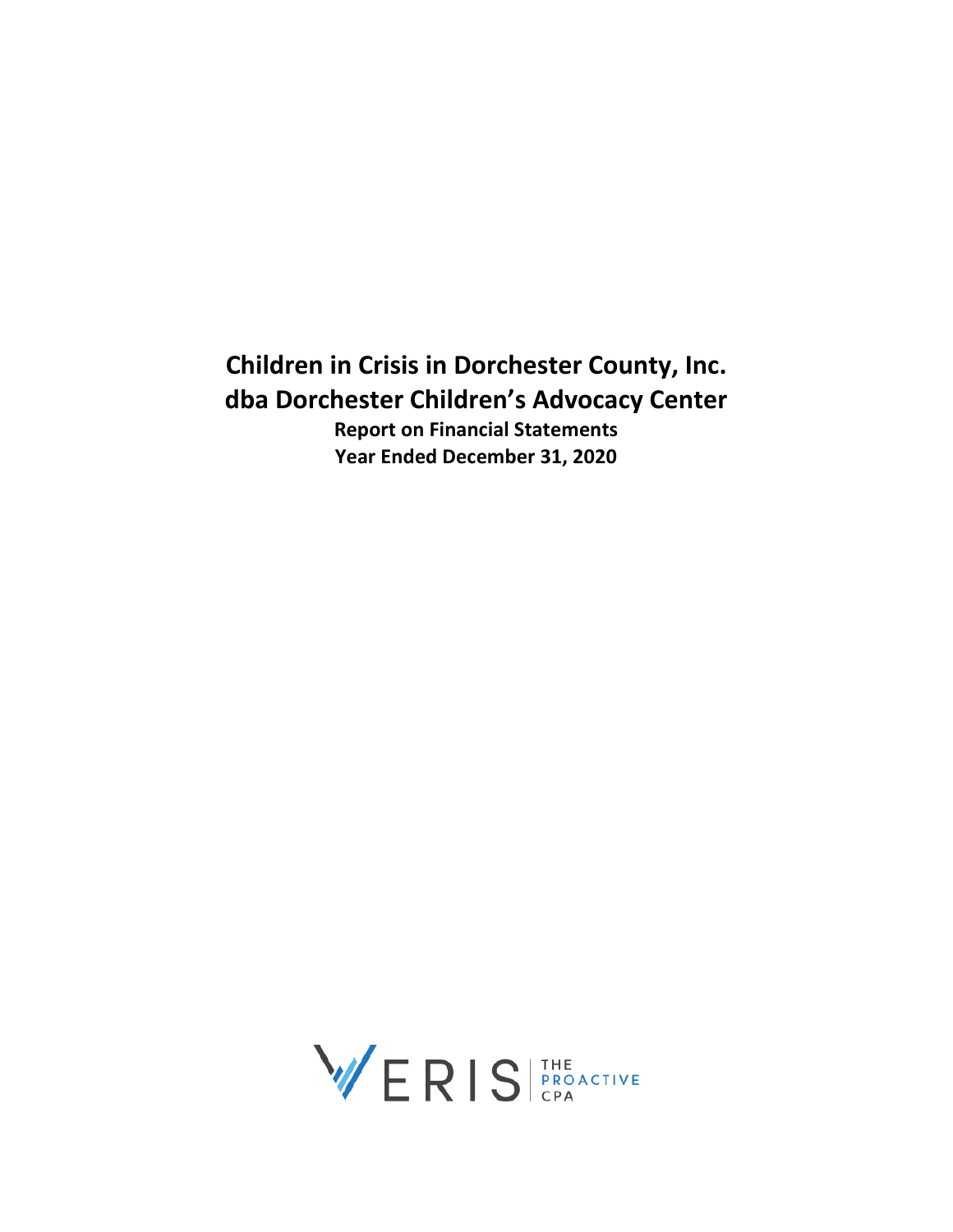| <b>Independent Auditor's Report</b>     | $1 - 2$ |
|-----------------------------------------|---------|
| <b>Financial Statements</b>             |         |
| <b>Statement of Financial Position</b>  | 3       |
| <b>Statement of Activities</b>          | 4       |
| <b>Statement of Functional Expenses</b> | 5       |
| <b>Statement of Cash Flows</b>          | 6       |
| Notes to Financial Statements           | 7 - 14  |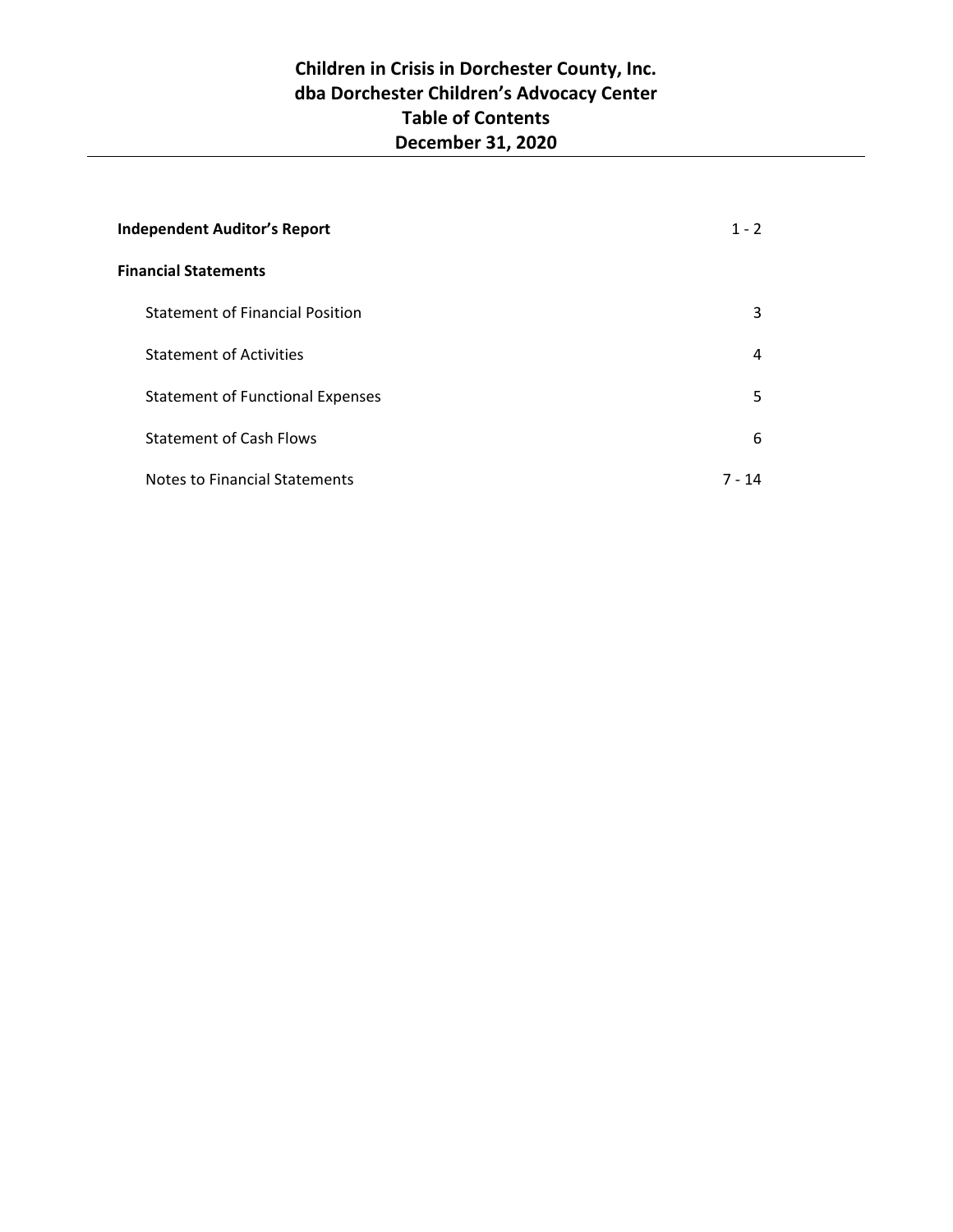

#### *Independent Auditor's Report*

Board of Directors Children in Crisis in Dorchester County, Inc. dba Dorchester Children's Advocacy Center

We have audited the accompanying financial statements of Children in Crisis in Dorchester County, Inc. dba Dorchester Children's Advocacy Center, which comprise the statement of financial position as of December 31, 2020, and the related statements of activities, functional expenses, and cash flows for the year then ended, and the related notes to the financial statements.

#### *Management's Responsibility for the Financial Statements*

Management is responsible for the preparation and fair presentation of these financial statements in accordance with accounting principles generally accepted in the United States of America; this includes the design, implementation, and maintenance of internal control relevant to the preparation and fair presentation of financial statements that are free from material misstatement, whether due to fraud or error.

#### *Auditor's Responsibility*

Our responsibility is to express an opinion on these financial statements based on our audit. We conducted our audit in accordance with auditing standards generally accepted in the United States of America. Those standards require that we plan and perform the audit to obtain reasonable assurance about whether the financial statements are free from material misstatement.

An audit involves performing procedures to obtain audit evidence about the amounts and disclosures in the financial statements. The procedures selected depend on the auditor's judgment, including the assessment of the risks of material misstatement of the financial statements, whether due to fraud or error. In making those risk assessments, the auditor considers internal control relevant to the entity's preparation and fair presentation of the financial statements in order to design audit procedures that are appropriate in the circumstances, but not for the purpose of expressing an opinion on the effectiveness of the entity's internal control.Accordingly, we express no such opinion. An audit also includes evaluating the appropriateness of accounting policies used and the reasonableness of significant accounting estimates made by management, as well as evaluating the overall presentation of the financial statements.

We believe that the audit evidence we have obtained is sufficient and appropriate to provide a basis for our audit opinion.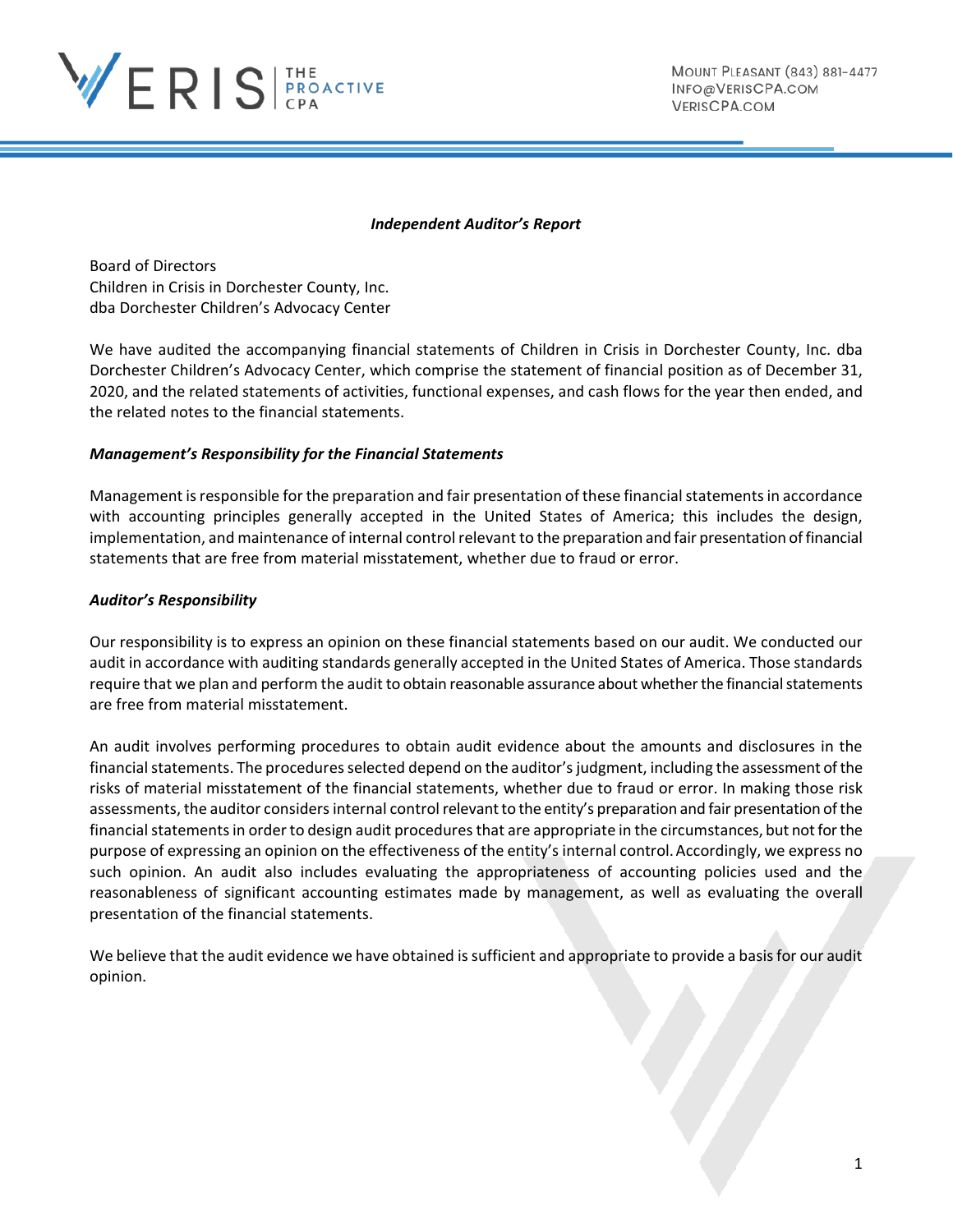# *Opinion*

In our opinion, the financial statements referred to above present fairly, in all material respects, the financial position of Children in Crisis in Dorchester County, Inc. dba Dorchester Children's Advocacy Center as of December 31, 2020, and the changes in their net assets and their cash flows for the year then ended in accordance with accounting principles generally accepted in the United States of America.

*Veris LLC*

Mount Pleasant, South Carolina June 21, 2021

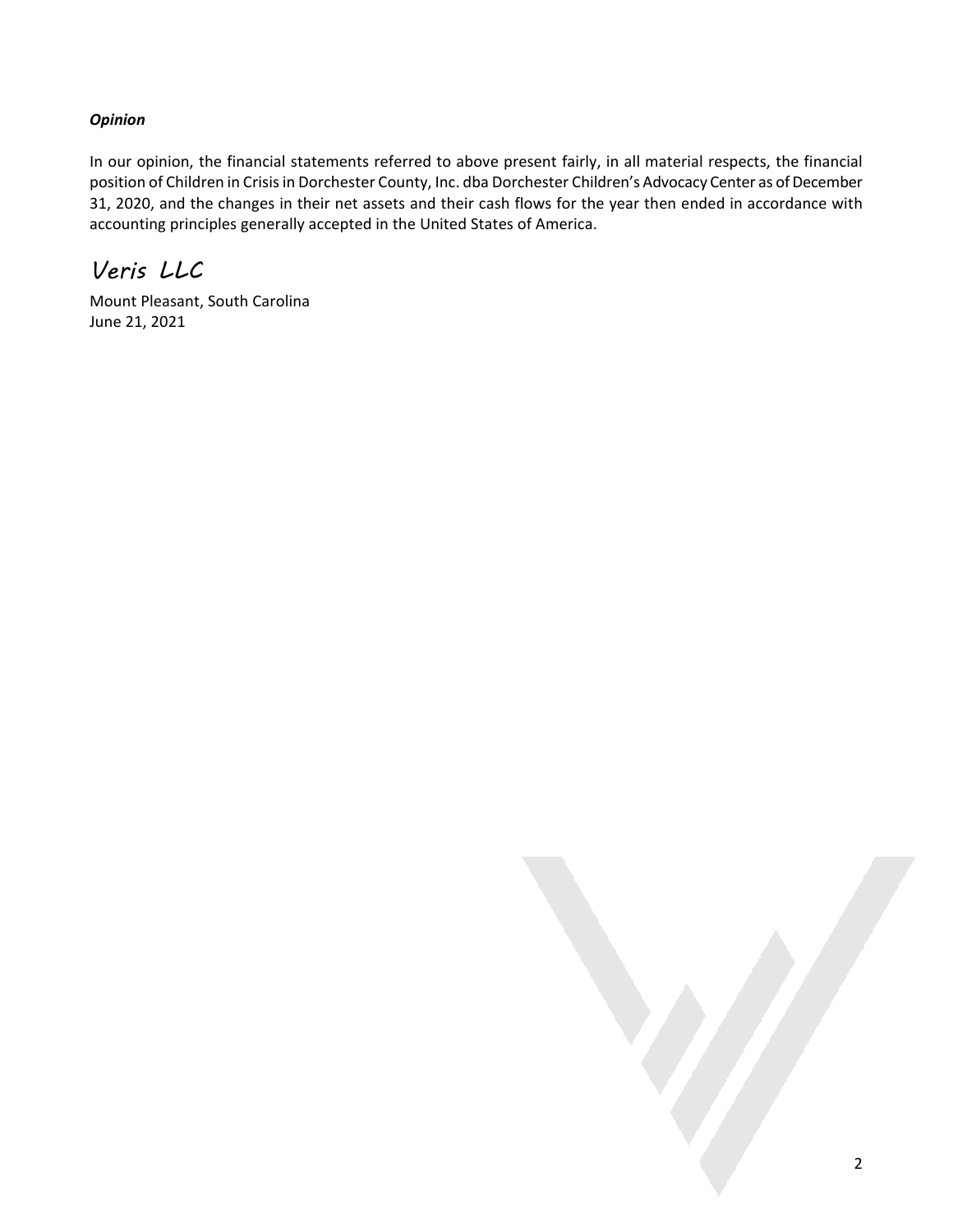#### **Assets**

| <b>Current Assets</b>                   |                 |
|-----------------------------------------|-----------------|
| Cash and cash equivalents               | \$<br>591,061   |
| Accounts receivable, net                | 420             |
| Grants receivable                       | 207,594         |
| Promises to give                        | 585,268         |
| Prepaid expenses                        | 13,199          |
| <b>Total Current Assets</b>             | 1,397,542       |
| <b>Noncurrent Assets</b>                |                 |
| Non-depreciable assets                  | 300,000         |
| Property and equipment, net             | 1,586,196       |
| <b>Total Noncurrent Assets</b>          | 1,886,196       |
| <b>Total Assets</b>                     | \$<br>3,283,738 |
| <b>Liabilities and Net Assets</b>       |                 |
| <b>Current Liabilities</b>              |                 |
| Accounts payable                        | \$<br>7,003     |
| Accrued payroll and liabilities         | 32,783          |
| Accrued expenses                        | 8,568           |
| <b>Total Current Liabilities</b>        | 48,354          |
| <b>Total Liabilities</b>                | 48,354          |
| Net assets                              |                 |
| Without donor restrictions              | 2,533,874       |
| With donor restrictions                 | 701,510         |
| <b>Total Net Assets</b>                 | 3,235,384       |
| <b>Total Liabilities and Net Assets</b> | \$<br>3,283,738 |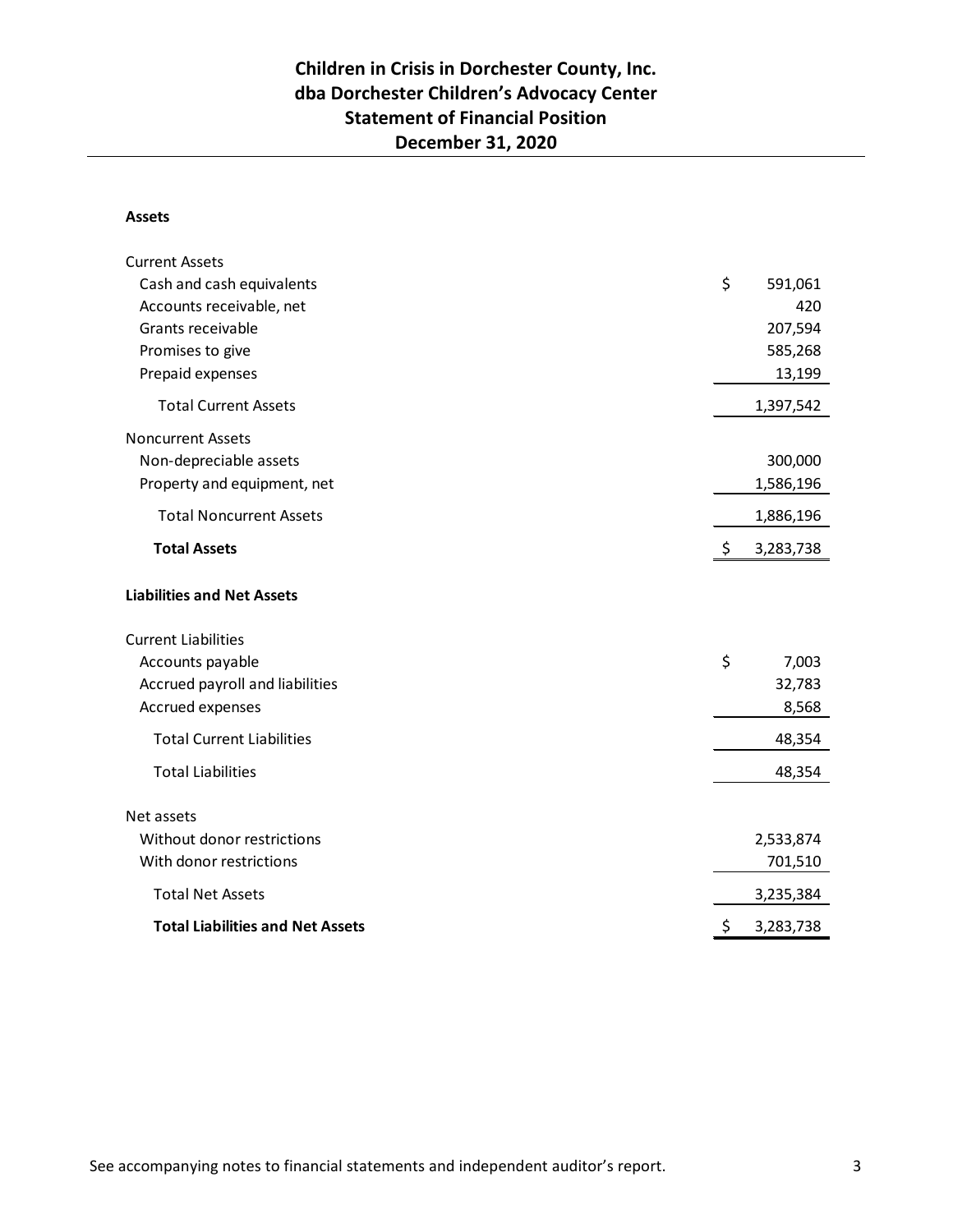# **Children in Crisis in Dorchester County, Inc. dba Dorchester Children's Advocacy Center Statement of Activities Year Ended December 31, 2020**

|                                       | <b>Without Donor</b><br>Restrictions | With Donor<br>Restrictions | Total           |
|---------------------------------------|--------------------------------------|----------------------------|-----------------|
| <b>Revenue and Support</b>            |                                      |                            |                 |
| Contributions                         | \$<br>139,699                        | \$<br>18,000               | \$<br>157,699   |
| Special events and fundraising        | 76,111                               |                            | 76,111          |
| Dorchester County referendum          | 70,220                               | 689,680                    | 759,900         |
| Grants                                | 742,215                              | 107,036                    | 849,251         |
| Program services                      | 4,410                                | 3,460                      | 7,870           |
| Investment income                     | 5,811                                |                            | 5,811           |
| In-kind contributions                 | 8,696                                |                            | 8,696           |
| Miscellaneous revenue                 | 682                                  |                            | 682             |
| Net assets released from restrictions | 768,686                              | (768, 686)                 |                 |
| <b>Total Support and Revenue</b>      | 1,816,530                            | 49,490                     | 1,866,020       |
| <b>Expenses</b>                       |                                      |                            |                 |
| Program services                      | 1,409,579                            |                            | 1,409,579       |
| Supporting services                   |                                      |                            |                 |
| Management and general                | 160,024                              |                            | 160,024         |
| Fundraising                           | 106,189                              |                            | 106,189         |
| <b>Total Expenses</b>                 | 1,675,792                            |                            | 1,675,792       |
| <b>Change in Net Assets</b>           | 140,738                              | 49,490                     | 190,228         |
| <b>Beginning Net Assets</b>           | 2,393,136                            | 652,020                    | 3,045,156       |
| <b>Ending Net Assets</b>              | \$<br>2,533,874                      | \$<br>701,510              | \$<br>3,235,384 |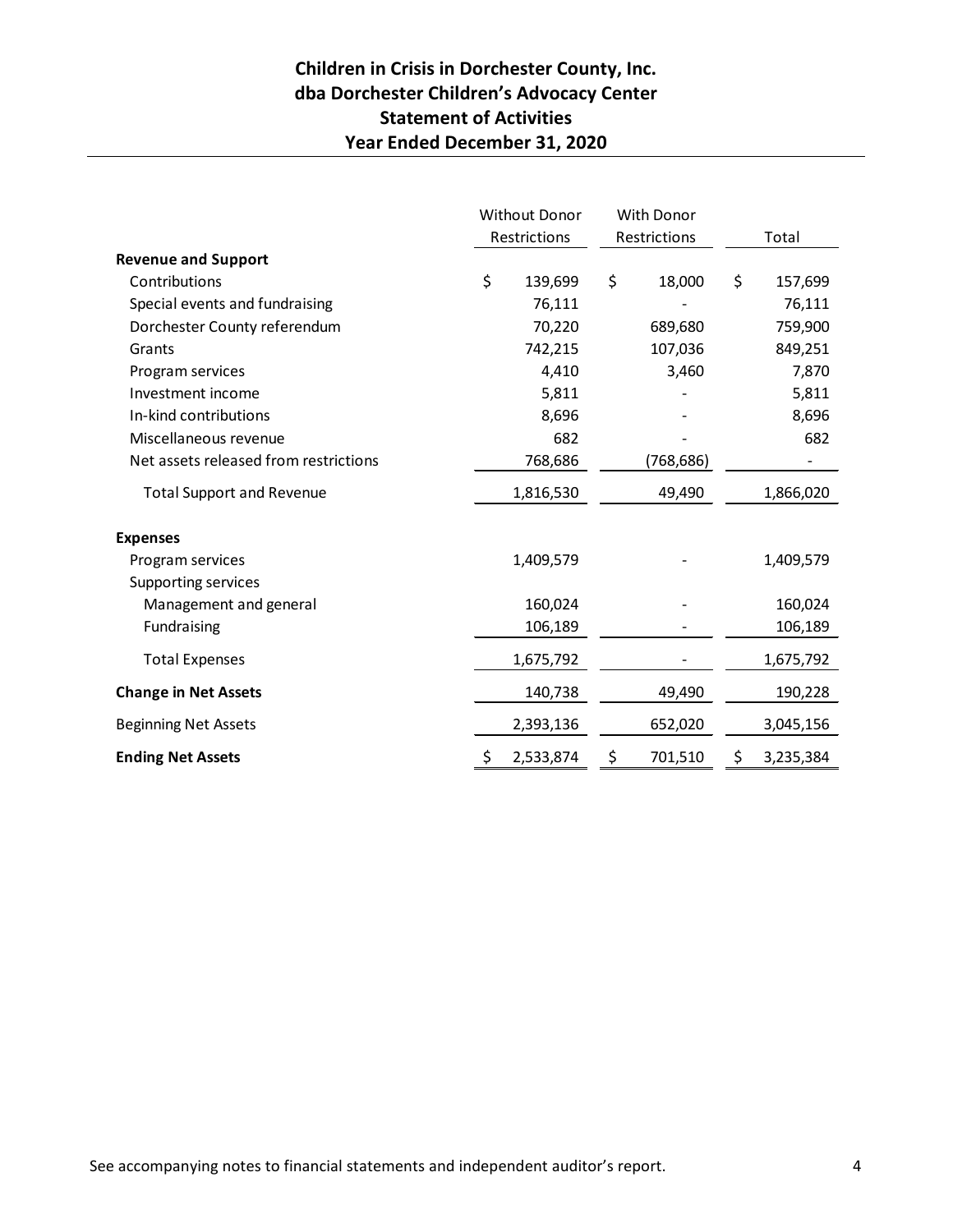# **Children in Crisis in Dorchester County, Inc. dba Dorchester Children's Advocacy Center Statement of Functional Expenses Year Ended December 31, 2020**

|                                        | Program         | Management               |                |                 |
|----------------------------------------|-----------------|--------------------------|----------------|-----------------|
|                                        | Services        | and General              | Fundraising    | Total           |
| Personnel                              |                 |                          |                |                 |
| Salaries and wages                     | \$<br>878,401   | \$<br>122,294            | \$<br>68,309   | \$<br>1,069,004 |
| Employee benefits                      | 94,009          | 13,088                   | 7,311          | 114,408         |
| Payroll taxes                          | 64,548          | 8,987                    | 5,020          | 78,555          |
| <b>Total Personnel</b>                 | 1,036,958       | 144,369                  | 80,640         | 1,261,967       |
| Other functional expenses              |                 |                          |                |                 |
| Depreciation                           | 94,148          | 3,374                    | 2,011          | 99,533          |
| Insurance                              | 43,387          | 4,211                    | 3,189          | 50,787          |
| Program expense - grant costs          | 43,033          | $\overline{a}$           | $\frac{1}{2}$  | 43,033          |
| Professional services                  | 32,899          | 1,869                    | 1,416          | 36,184          |
| Telephone and utilities                | 33,661          | 1,206                    | 719            | 35,586          |
| <b>Equipment and rentals</b>           | 23,232          | $\overline{\phantom{a}}$ |                | 23,232          |
| <b>Fundraising costs</b>               | 6,118           | 594                      | 14,773         | 21,485          |
| Maintenance                            | 19,591          | 702                      | 418            | 20,711          |
| Contract services - IT support         | 15,811          | 1,534                    | 1,162          | 18,507          |
| Janitorial and housekeeping            | 10,431          | 374                      | 223            | 11,028          |
| In-kind expenses                       | 8,522           | 87                       | 87             | 8,696           |
| Training                               | 8,039           | 273                      | 268            | 8,580           |
| Contract services                      | 7,714           | -                        | $\blacksquare$ | 7,714           |
| Supplies                               | 5,558           | 539                      | 409            | 6,506           |
| Miscellaneous                          | 4,830           | 102                      | 56             | 4,988           |
| Membership and licenses                | 3,165           | 307                      | 233            | 3,705           |
| <b>Travel and meetings</b>             | 2,832           | 40                       | 38             | 2,910           |
| Printing and postage                   | 2,148           | 190                      | 305            | 2,643           |
| Subscriptions                          | 2,209           |                          |                | 2,209           |
| Program supplies                       | 1,890           |                          |                | 1,890           |
| <b>Furniture and fixtures</b>          | 1,610           | 156                      | 118            | 1,884           |
| Casual labor                           | 995             | 97                       | 73             | 1,165           |
| Taxes                                  | 798             |                          |                | 798             |
| <b>Bank fees</b>                       |                 |                          | 51             | 51              |
| <b>Total Other Functional Expenses</b> | 372,621         | 15,655                   | 25,549         | 413,825         |
| <b>Total Functional Expenses</b>       | \$<br>1,409,579 | \$<br>160,024            | \$<br>106,189  | \$<br>1,675,792 |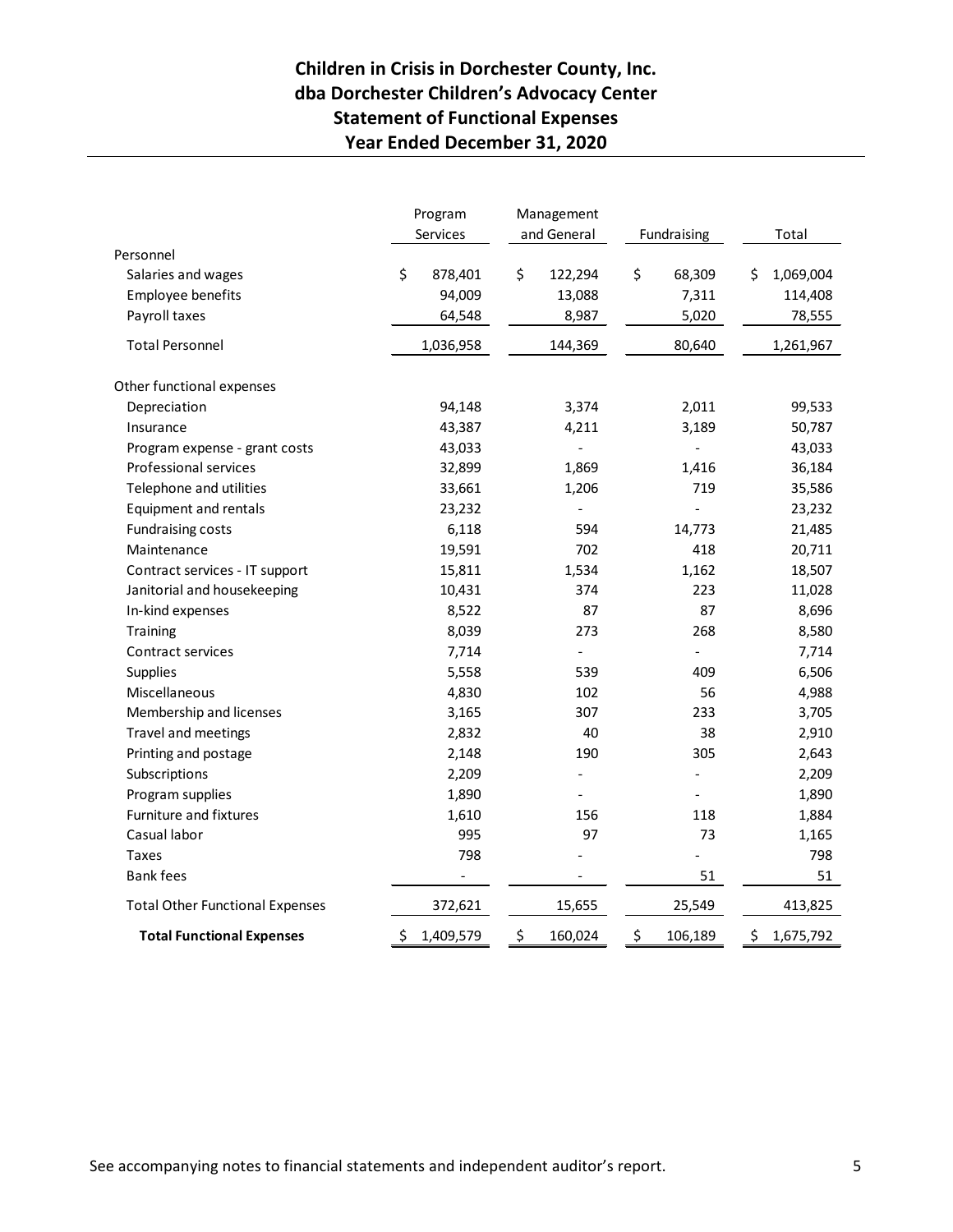| <b>Cash Flows from Operating Activities</b>      |               |
|--------------------------------------------------|---------------|
| Change in net assets                             | \$<br>190,228 |
| Adjustments to reconcile change in net assets to |               |
| net cash provided by operating activities:       |               |
| Depreciation                                     | 99,533        |
| Change in:                                       |               |
| Accounts receivable, net                         | 2,310         |
| Grants receivable                                | (35, 338)     |
| Promises to give                                 | (62, 804)     |
| Prepaid expenses                                 | (7, 225)      |
| Accounts payable                                 | 3,321         |
| Accrued payroll and liabilities                  | 8,196         |
| Net cash provided by operating activities        | 198,221       |
| <b>Cash Flows from Investing Activities</b>      |               |
| Purchase of property and equipment               | (7, 873)      |
| Net cash used in investing activities            | (7, 873)      |
| <b>Net Increase in Cash and Cash Equivalents</b> | 190,348       |
| Cash and Cash Equivalents, Beginning of Year     | 400,713       |
| Cash and Cash Equivalents, End of Year           | \$<br>591,061 |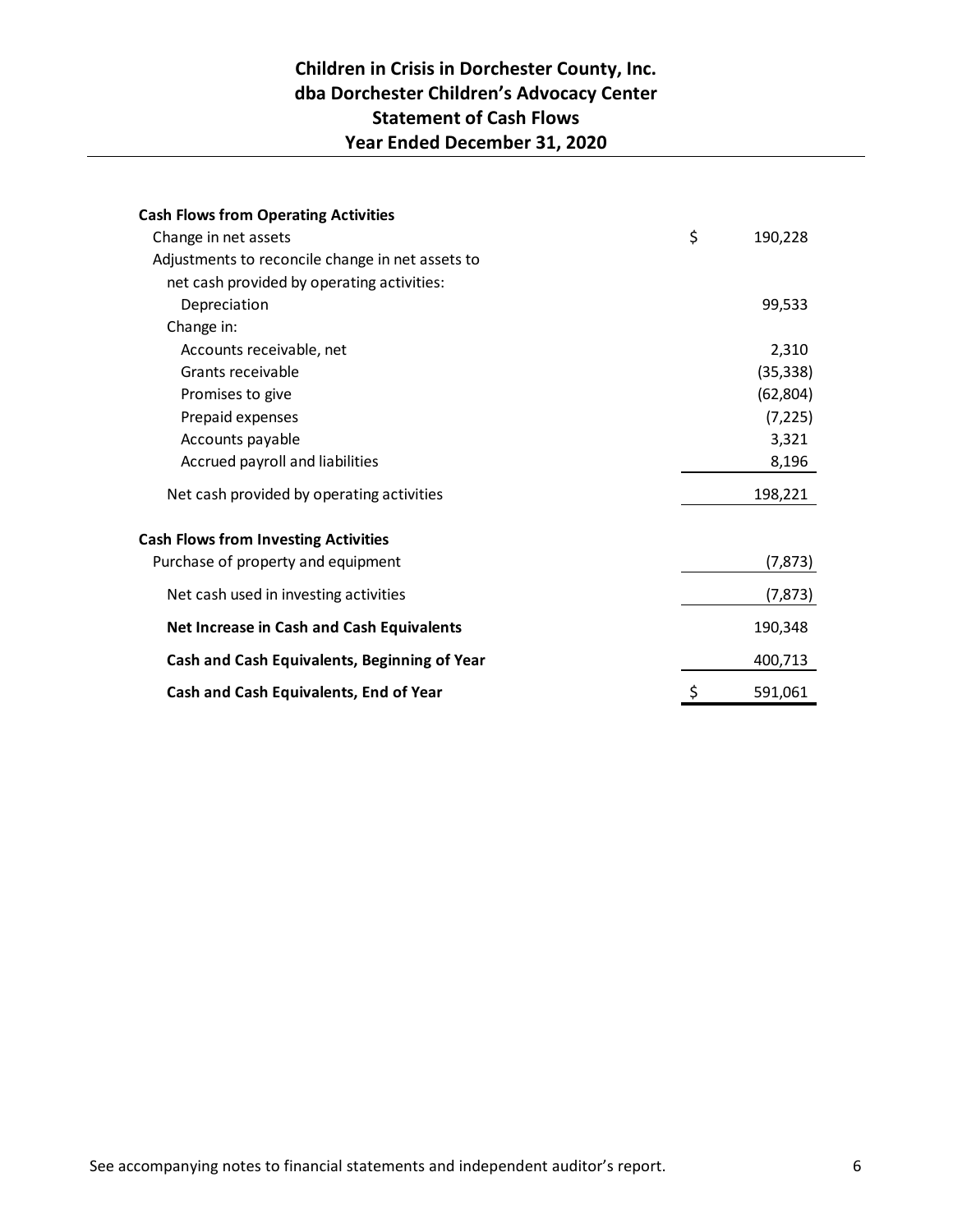#### **Note A – Nature of Operations**

Children in Crisis in Dorchester County, Inc. dba Dorchester Children's Advocacy Center (the Center) is a nonprofit organization incorporated in South Carolina. The Center provides services for emergency care for children who are victims of abuse or neglect to include interdisciplinary evaluations, intervention, evidence gathering and counseling. The Center also provides community outreach, education, and advocacy for children and families who are experiencing problems with abuse and neglect. The Center is funded primarily by donor contributions, special events, grants, and a county tax levy.

#### **Note B – Summary of Significant Accounting Policies**

#### Basis of Accounting

The Center's financial statements have been prepared on the accrual basis of accounting in accordance with generally accepted accounting principles of the United States of America (U.S. GAAP), and accordingly reflect all significant receivables, payables, and other liabilities. Under this basis, revenue is recognized when earned and expenses are recognized when incurred.

#### Basis of Presentation

The Center's financial statement presentation follows the recommendations of the Financial Accounting Standards Board (FASB) of the United States of America in its Accounting Standards Codification (ASC) 958 – 205, *Not-For-Profit Entities – Presentation of Financial Statements*. These standards require the Center to report information regarding its financial position and activities according to the following net asset classifications:

Net assets without donor restrictions- Net assets that are not subject to or are no longer subject to donorimposed stipulations and may be expended for any purposes in performing the primary objectives of the organization. These net assets may be used at the discretion of the Center's management and Board of Directors.

Net assets with donor restrictions- Net assets whose use is limited by donor-imposed time and/or purpose restrictions. Donor-imposed restrictions are released when a restriction expires, that is, when the stipulated time has elapsed, when the stipulated purpose for which the resource was restricted has been fulfilled, or both.

# Functional Allocation of Expense

The costs of program and supporting services activities have been summarized on a functional basis in the Statement of Activities. The Statement of Functional Expenses presents the natural classification detail of expenses by function. The Center allocates its expenses on a functional basis among its various programs and support services. Expenses that can be identified with a specific program or support service are allocated directly according to the appropriate expenditure classification. The financial statements report certain categories of expenses that are attributed to more than one program or supporting function. Therefore, such expenses require allocation on a reasonable basis that is consistently applied. The expenses that are allocated include janitorial, facilities maintenance, depreciation, and utilities, which are allocated based on a square footage basis, as well as salaries and wages and payroll taxes, which are allocated based on estimates of time and responsibilities, and benefits, supplies, dues, licenses, insurance, professional services, and information technology support, which are allocated on the basis of estimates of usage.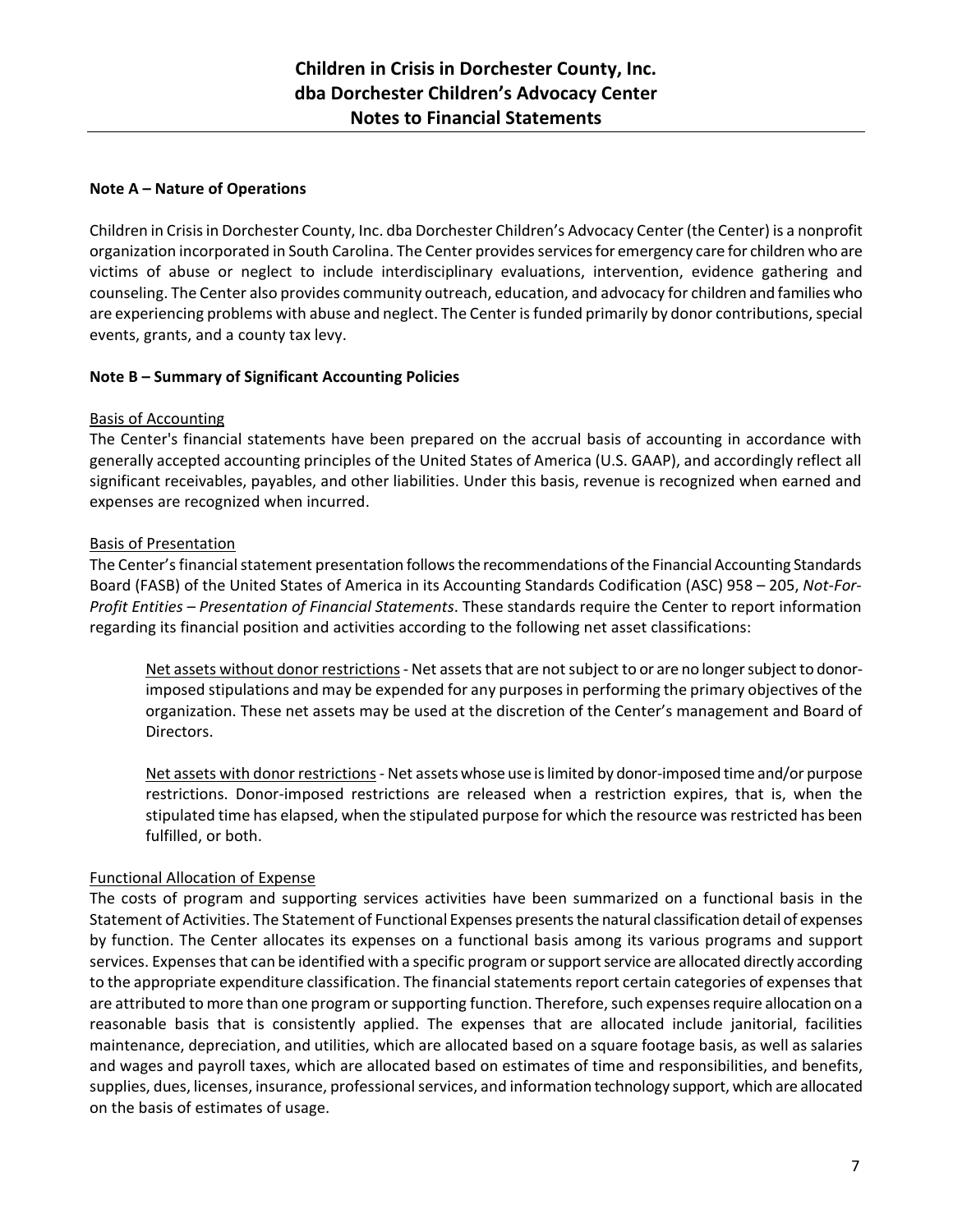#### Use of Estimates and Assumptions

The preparation of financial statements, in conformity with U.S. GAAP, requires management to make estimates and assumptions that affect certain reported amounts and disclosures. Accordingly, actual results could differ from those estimates.

#### Cash and Cash Equivalents

The Center considers all highly liquid investments with an initial maturity of three months or less to be cash equivalents.

#### Promises to Give

Unconditional promises to give are recognized as receivables and revenue or gains in the period the promise to give is received and as assets, decreases of liabilities, or expenses depending on the form of the benefits received. Conditional promises to give are recognized only when the conditions on which they depend are substantially met, and the promises become unconditional. Unconditional promises to give due in subsequent years are reported at present value of their net realizable value, using risk free interest rates applicable to the years in which the promises are to be received.

The Center uses the allowance method to determine uncollectible promises to give when deemed necessary. The allowance is based on prior years' experience and management's analysis of specific accounts. Bad debts are charged to expense in the year they are considered uncollectible. Recoveries are credited to revenue in the year collected.

# Restricted and Unrestricted Revenue and Support

Contributions, which at times, may include unconditional promises to give, are recognized as revenues in the period received or promised. Contributions receivable due beyond one year are stated at net present value of the estimated cash flows using a risk-adjusted rate. Conditional contributions are recorded when the conditions have been met. Contributions are considered to be without donor restrictions unless specifically restricted by the donor for time or purpose.

The Center reports contributions in the donor restricted net asset class if they are received with donor stipulations as to their use and/or time. When a donor restriction expires, that is, when a stipulated time restriction ends or purpose restriction is accomplished, net assets with donor restrictions are released and reclassified to net assets without donor restriction in the Statements of Activities.

# Income Tax Status

The Center is exempt from federal income taxes under Section 501(c)(3) of the Internal Revenue Code and exempt from federal and state income taxes unless income is generated from unrelated business activities. There is no unrelated business income for 2020. The Center qualifies for the charitable contribution deduction under Section 170(b)(1) and has been classified as an organization that is not a private foundation under Section 509(a)(2).

The FASB provides guidance on the Center's evaluation of accounting for uncertainty in income taxes. Management evaluated the Center's position and concluded that the Center had taken no uncertain tax positions that require adjustment to the financial statements to comply with the provisions of this guidance.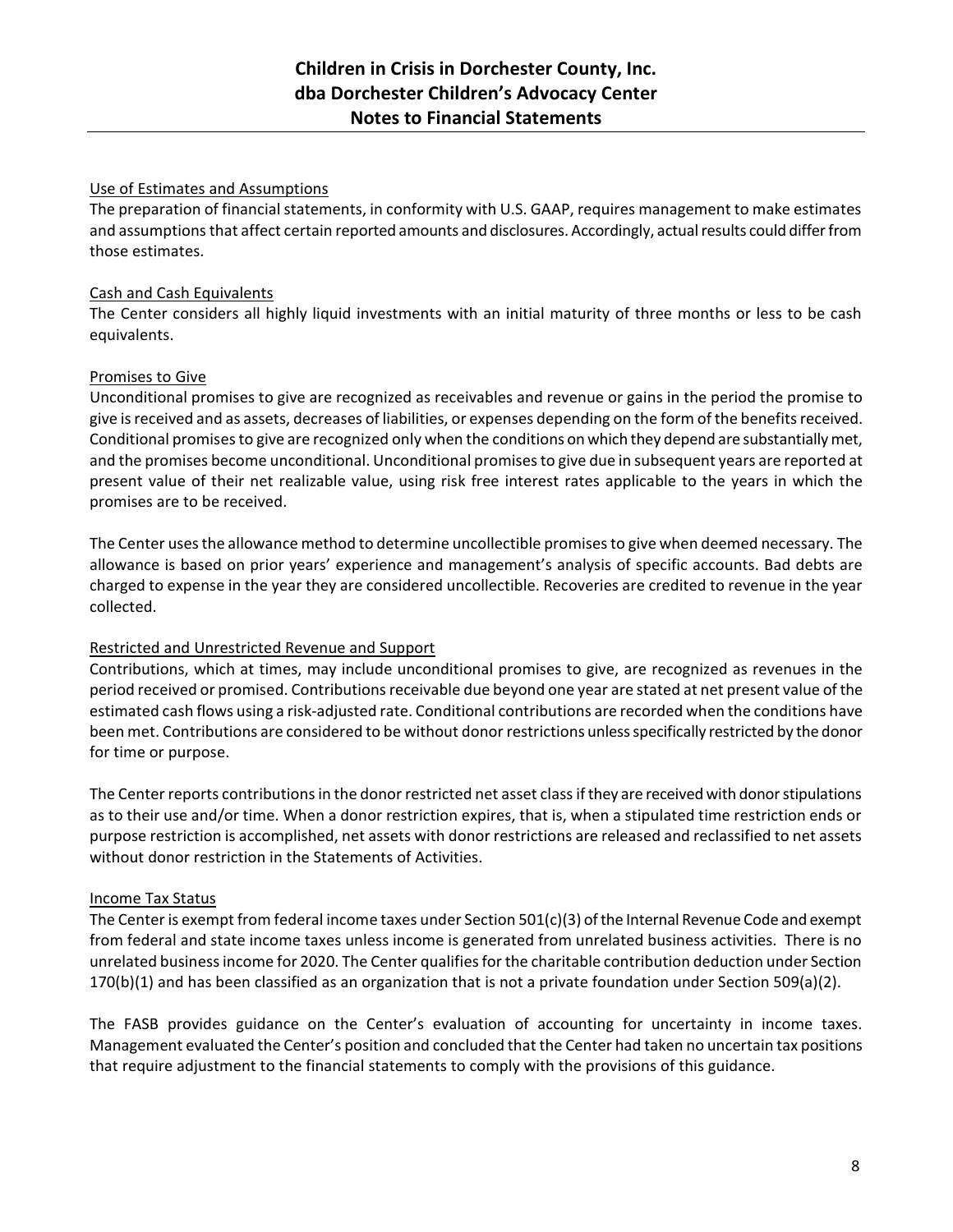# Property and Equipment

Property and equipment are carried at cost or, if donated, at the approximate fair value at the date of donation, less accumulated depreciation. Generally, items costing \$1,500 or more are capitalized; lesser amounts for property and equipment and costs of maintenance and repairs that do not improve or extend the useful lives of the respective assets are expensed. Depreciation is computed using the straight-line method over the estimated useful lives of the respective assets. When assets are sold or otherwise disposed of, the cost and related depreciation are removed from the accounts, and any resulting gain or loss is included in the statement of activities. Management periodically determines if any property and equipment is impaired. Useful lives of property and equipment are as follows:

| <b>Buildings and improvements</b> | 15 - 39 years |
|-----------------------------------|---------------|
| Office equipment                  | 5 years       |
| Computer equipment                | 5 years       |
| Furniture and fixtures            | 7 years       |
| Medical equipment                 | 5 years       |

# Donated Property and Equipment

Donations of property and equipment are recorded as contributions at their estimated fair value at the date of donation. Such donations are reported as increases in net assets without donor restrictions unless the donor has restricted the donated asset to a specific purpose. Absent donor stipulations regarding how long those donated assets must be maintained, the Center reports expirations of donor restrictions when the donated or acquired assets are placed in service as instructed by the donor. The Center reclassifies net assets with donor restrictionsto net assets without donor restrictions at that time. Some grantors may retain a reversionary interest in specific assets if the mission of the Center changes.

# Donated Services

Donated services are recognized as contributions in accordance with ASC 958-605, *Not-For-Profit Entities – Revenue Recognition*, if the services (a) create or enhance nonfinancial assets or (b) require specialized skills, are performed by people with those skills, and would otherwise be purchased by the Center. Volunteers also provided many hours in fund-raising services throughout the year that are not recognized as contributions in the financial statements since the recognition criteria under ASC 958 – 605 are not met.

# Compensated Absences

The Center provides paid time off to employees to be used during absences from work. Employees accrue paid time off each pay period and an employee can carry up to 80 hours to the next year but will be paid for the first 40 hours in January of the following year. Any remaining hours rolled over must be used within 6 months or they are forfeited by the employee. When an employee terminates employment with the Center, the employee is not entitled to any payment for any unused paid time off, however upon separation from service, the Center may award an employee the value of accrued, unused, and available paid time off at its discretion.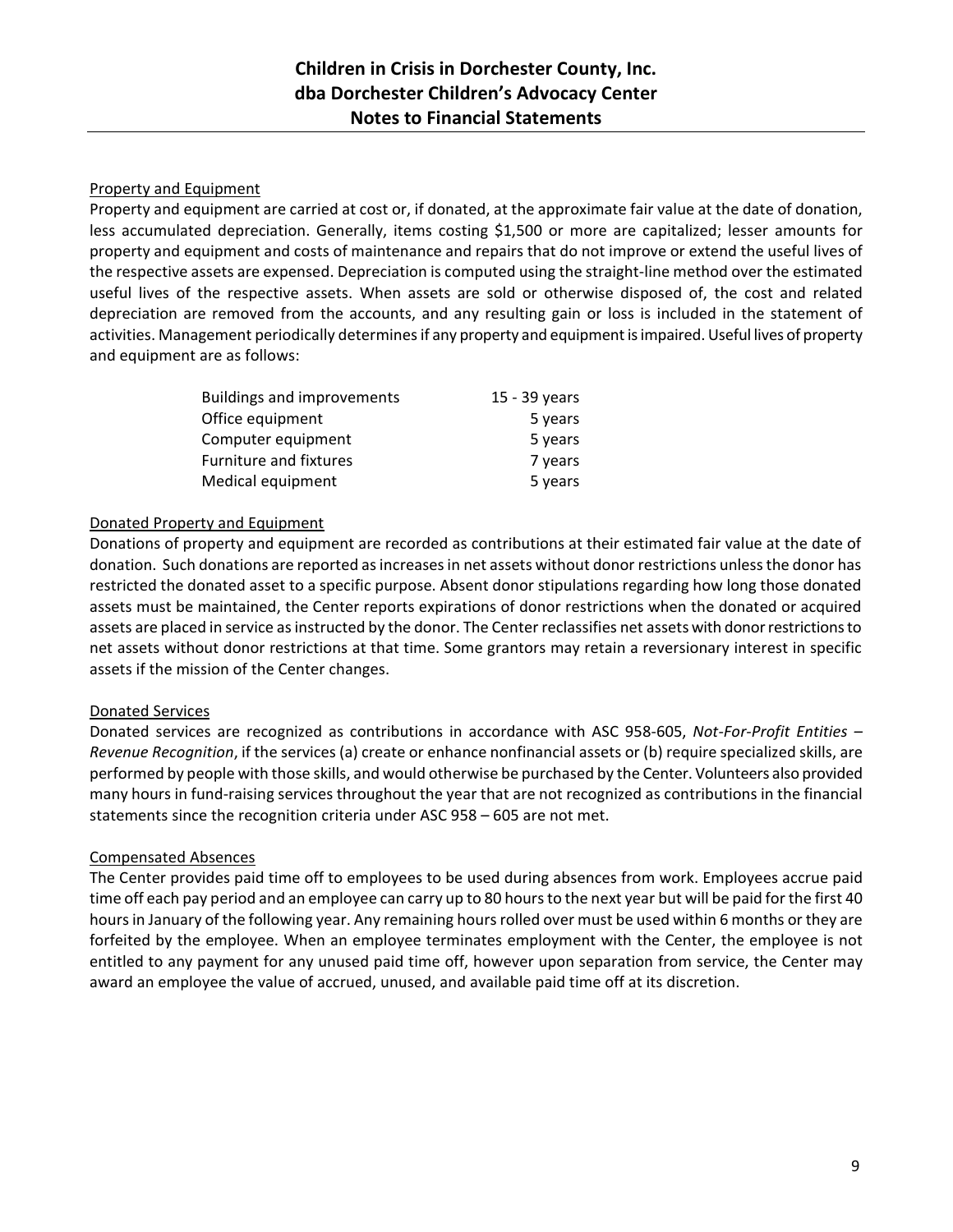# Accounting Pronouncements Pending Implementation

In February 2016, the FASB issued Accounting Standards (ASU) 2016-02, *Leases*. ASU 2016-02 requires that lease arrangements longer than 12 months result in an entity recognizing an asset and a liability. The standard requires use of the modified retrospective transition approach. While the Center is currently evaluating this standard, given the small number of leases the Center is party to, the Center expects this standard will not have a significant impact on the Center's financial statements from the recognition of right of use assets and related liabilities. The FASB issued ASU 2020-05 which delays the effective date of ASU 2016-02. The delayed guidance is effective for the Center for fiscal years beginning after December 15, 2021.

# **Note C – Promises to Give**

Promises to give are unconditional promises to pay a certain amount and totaled \$585,268 as of December 31, 2020. All promises to give are collectible within one year from December 31, 2020. Management evaluates the collectability of receivables and records an allowance for estimated uncollectible amounts. The Centerrecorded no provision for uncollectible promises to give as of December 31, 2020.

# **Note D – Dorchester County Referendum**

Dorchester County provides the Center with funding from the County's tax levies. This funding is subject to approval by the Dorchester County Council each year and included in the annual budget. The receivable for these funds is included in the "Promises to Give" asset category, and the revenue is separately stated.

# **Note E – Credit Risk**

The Center maintains its cash and cash equivalents in bank deposit accounts which, at times, may exceed federally insured limits. The Center has not experienced any losses in such accounts and management believes the Center is not exposed to any significant credit risk on cash and cash equivalents.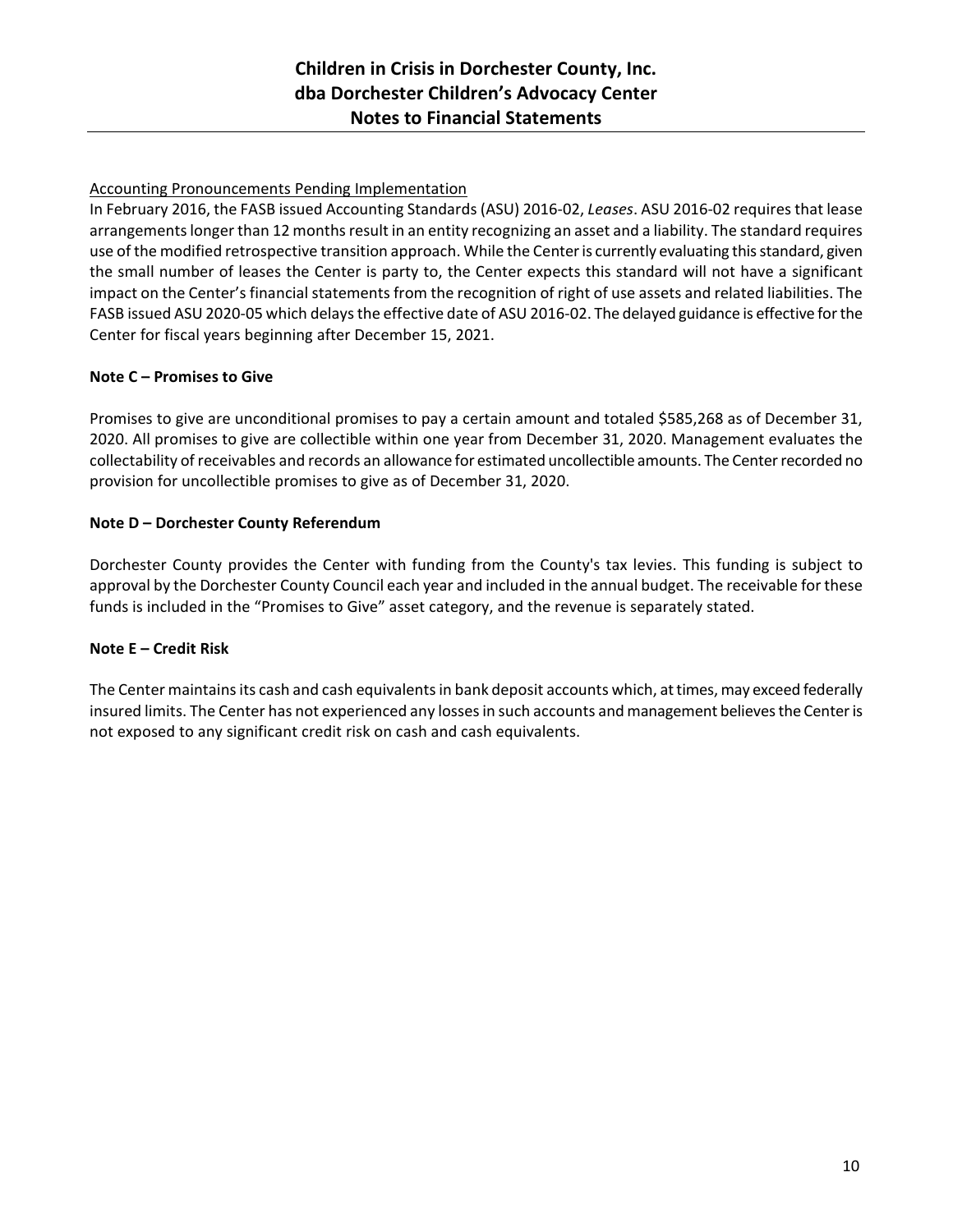#### **Note F – Property and Equipment, Net**

Property and equipment consisted of the following at December 31, 2020:

| <b>Depreciable Assets:</b>               |                 |
|------------------------------------------|-----------------|
| <b>Buildings and improvements</b>        | \$<br>2,064,101 |
| Office equipment                         | 86,570          |
| Computer equipment                       | 86,749          |
| <b>Furniture and fixtures</b>            | 133,400         |
| Medical equipment                        | 74,033          |
| <b>Total Depreciable Assets</b>          | 2,444,853       |
| Less: accumulated depreciation           | (858, 657)      |
| Total Depreciable Assets, Net            | 1,586,196       |
| <b>Non-Depreciable Assets:</b>           |                 |
| Land                                     | 300,000         |
| <b>Total Non-Depreciable Assets</b>      | 300,000         |
| <b>Total Property and Equipment, Net</b> | \$<br>1,886,196 |

Depreciation expense for the year ended December 31, 2020 totaled \$99,533.

#### **Note G – Related Party Transactions**

The Center's board members or affiliated companies of board members contributed a total of \$19,525 for the year ended December 31, 2020.

The Center conducted business with a company that was owned by a Board Member for the Center's information technology and other support. Payments made to this vendor totaled \$38,114 for the year ended December 31, 2020.

#### **Note H – Line of Credit**

The Center maintains an unsecured \$100,000 line of credit agreement with a bank to meet the Center's working capital needs. The line of credit agreement matures on July 30, 2021. Any borrowings would bear interest at 5%, interest would be payable monthly, and any borrowings would be due at the annual maturity date. The Center has not borrowed on this line of credit for the year ended December 31, 2020.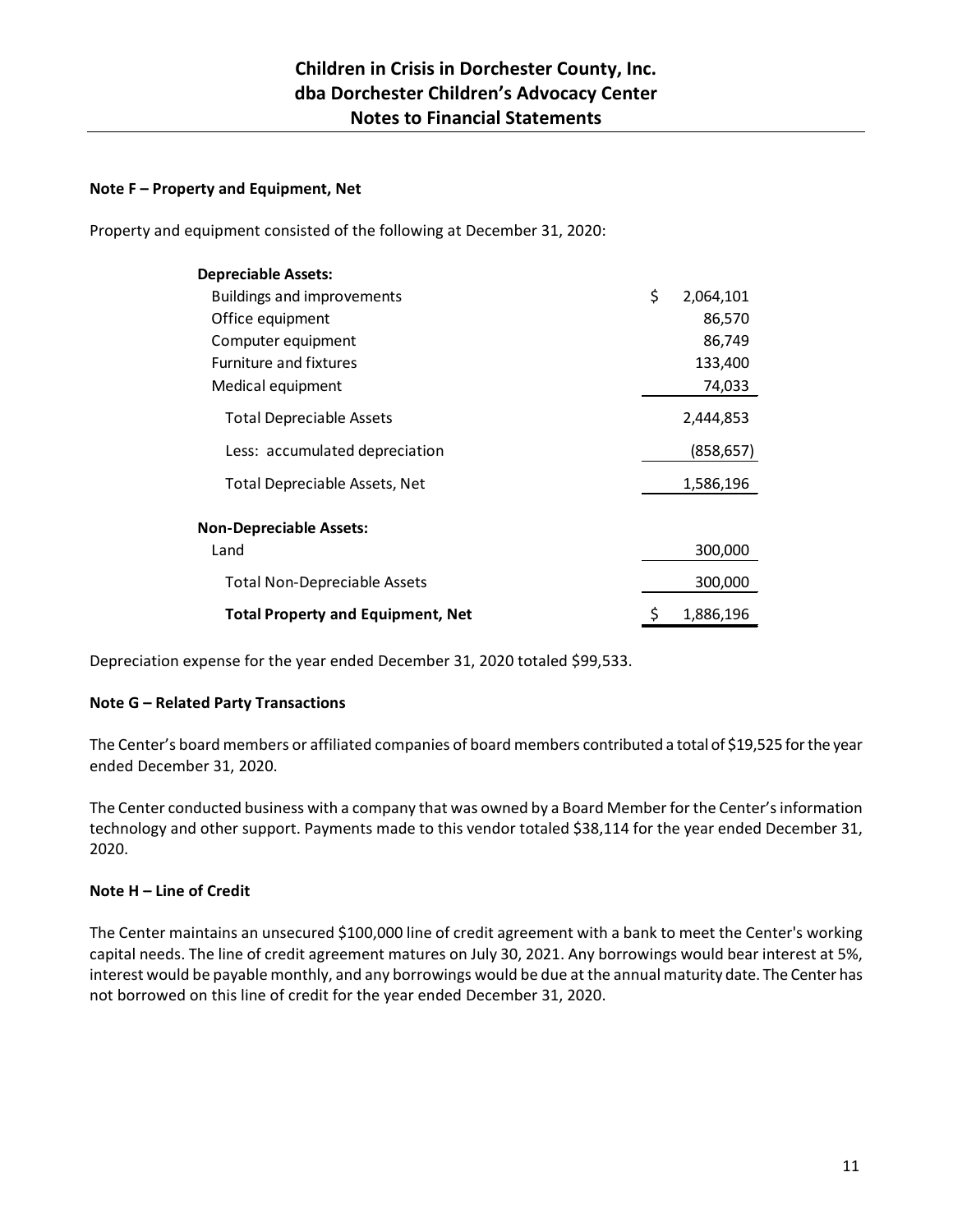#### **Note I – Net Assets**

The Center's net assets with donor restrictions are restricted for the following purposes at December 31, 2020:

| Subject to Purpose Restrictions                   |              |
|---------------------------------------------------|--------------|
| Capital campaign/long-term facilities maintenance | \$<br>28,364 |
| Clinical services                                 | 2,036        |
| Community outreach                                | 1,270        |
| Subtotal                                          | 31,670       |
| Subject to Time Restrictions                      |              |
| Dorchester County referendum                      | 650,000      |
| Clinical services                                 | 19,840       |
| Subtotal                                          | 669,840      |
| Total                                             | 701,510      |

Net assets were released from donor restrictions by incurring expenses satisfying the restricted purposes or by occurrence of the passage of time or other events specified by the donors. Releases from restrictions are as follows for the year ended December 31, 2020:

| Subject to Purpose Restrictions |               |
|---------------------------------|---------------|
| Clinical services               | \$<br>105,000 |
| Community programs              | 17,740        |
| Community outreach              | 1,230         |
| Other                           | 1,220         |
| Subtotal                        | 125,190       |
| Subject to Time Restrictions    |               |
| Dorchester County referendum    | 603,817       |
| <b>Clinical services</b>        | 39,679        |
| Subtotal                        | 643,496       |
| Total                           | \$<br>768.686 |

The Center's net assets without donor restrictions at December 31, 2020 are as follows:

| Undesignated                                          | \$2,183,874 |
|-------------------------------------------------------|-------------|
| Board designated for long-term facilities maintenance | 350,000     |
|                                                       | \$2,533,874 |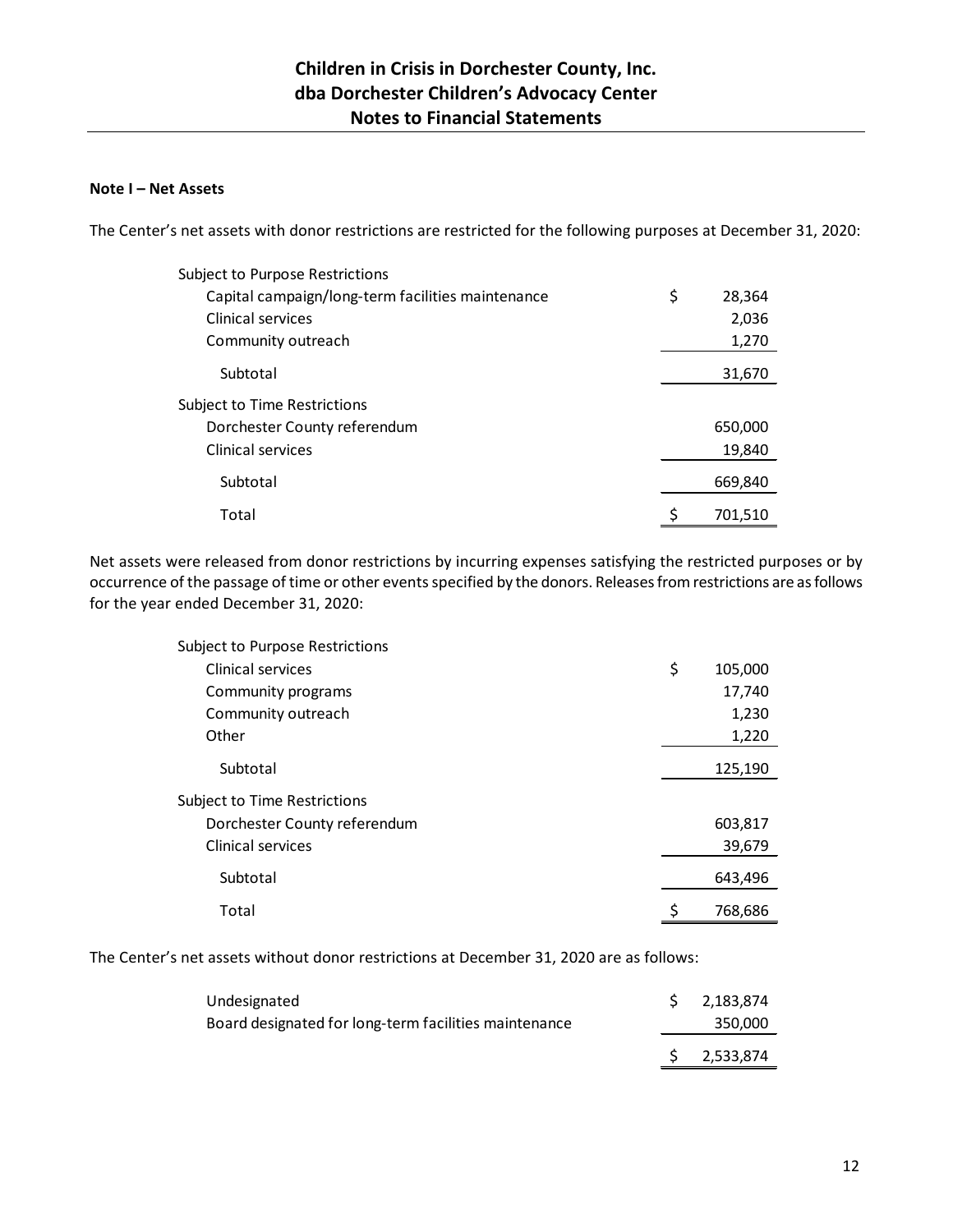#### **Note J – Defined Contribution Retirement Plan**

The Center has a defined contribution retirement plan covering substantially all of its employees. The Center may make a discretionary contribution to the plan each year (subject to prescribed limitations). The Center's contributions totaled approximately \$5,136 for the year ended December 31, 2020.

#### **Note K – Paycheck Protection Program**

During the year ended December 31, 2020, the Center received \$94,340 from a bank in conjunction with the Paycheck Protection Program. The funds were fully spent in accordance with the requirements of the program during the year, therefore, in accordance with ASC 958-605, *Not-For-Profit Entities – Revenue Recognition*, the Center recognized grant revenue of \$94,340 for the year ended December 31, 2020.

#### **Note L – Liquidity and Availability of Financial Assets**

The Center's working capital and cash flows have seasonal variations during the year attributable to the timing of revenue and support. To manage liquidity, the Center evaluates cash on a regular basis as part of the monthly review of the internal financial statements, and estimates cash needs based on budgeted and current expenses. As part of its liquidity plan, excess cash is invested in short-term investments, such as money market accounts. The Center operates with a balanced budget and anticipates collecting sufficient revenue to cover general expenditures not covered by donor-restricted resources. Additionally, the Center's Board has designated a portion of its unrestricted resources for the long-term maintenance of its facilities. These funds are intended to be invested for long-term appreciation and current income but remain available and may be spent at the discretion of the Board. The Center also maintains a line-of-credit of \$100,000 with a bank that can be used to supplement cash flows when needed. See Note H for further description of the line of credit.